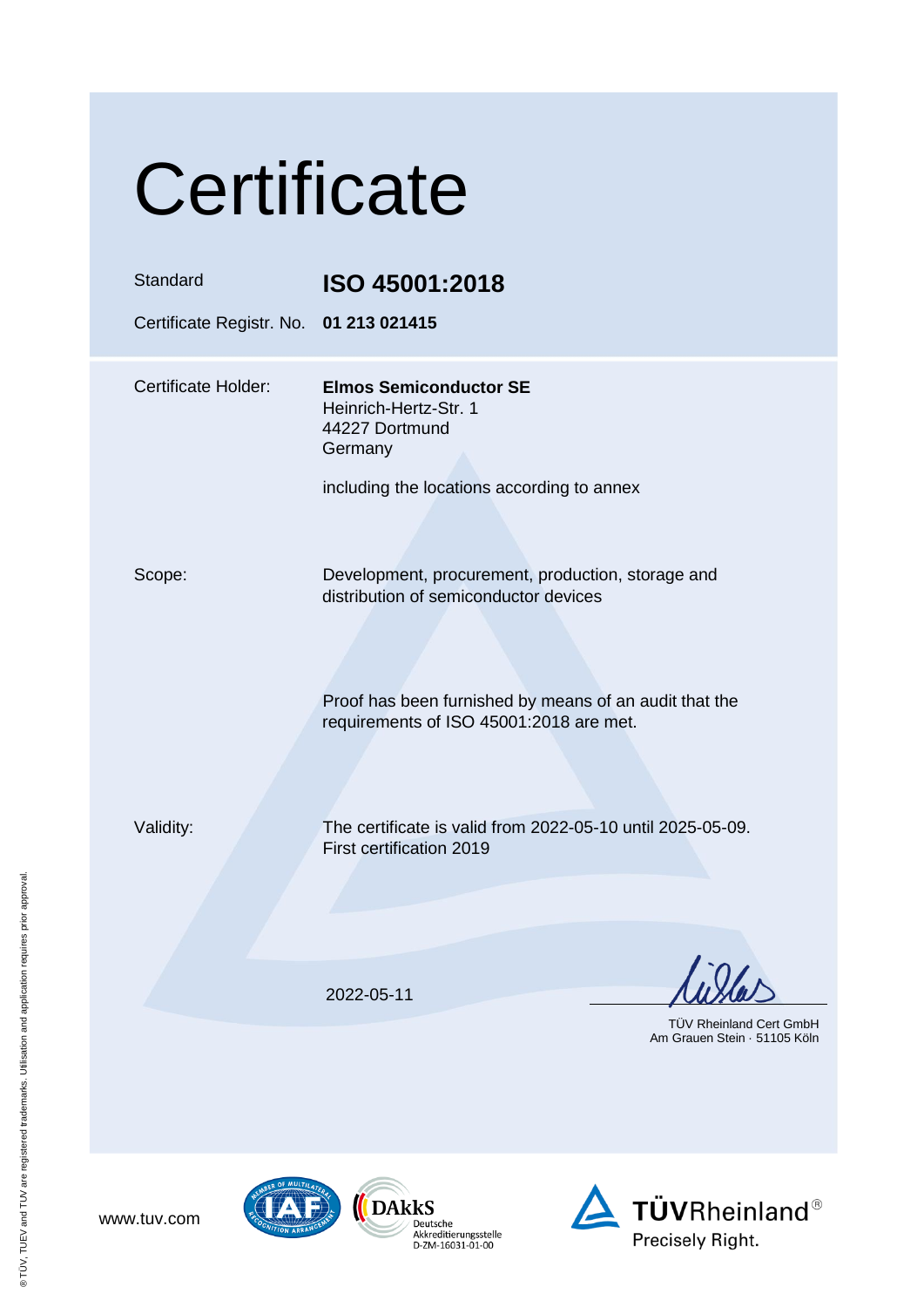## Annex to certificate

Standard **ISO 45001:2018**

Certificate Registr. No. **01 213 021415**

## **No. Location Scope**  $/01$ c/o Elmos Semiconductor SE Heinrich-Hertz-Str. 1 44227 Dortmund Germany Development, production and sales of semiconductor devices /02 c/o Elmos Semiconductor SE - Central Warehouse Alter Hellweg 72 44227 Dortmund **Germany** Procurement and stock of semiconductor components 2022-05-11 TÜV Rheinland Cert GmbH Am Grauen Stein · 51105 Köln

Page 1 of 1



www.tuv.com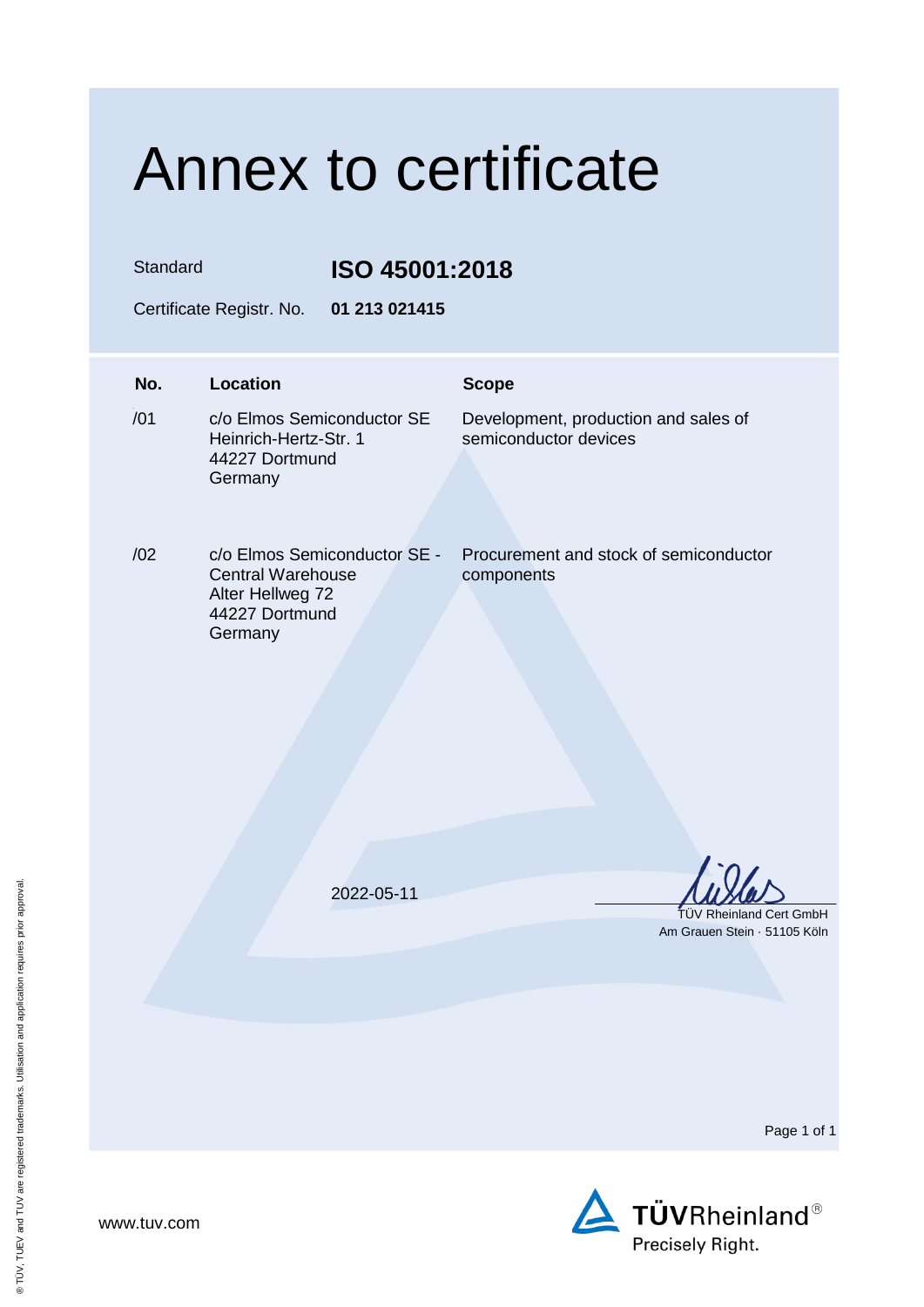| Certificate                          |                                                                                                                                                                 |  |
|--------------------------------------|-----------------------------------------------------------------------------------------------------------------------------------------------------------------|--|
| Standard<br>Certificate Registr. No. | ISO 45001:2018<br>01 213 021415/01                                                                                                                              |  |
| Organization:                        | <b>Elmos Semiconductor SE</b><br>Heinrich-Hertz-Str. 1<br>44227 Dortmund<br>Germany                                                                             |  |
| Site:                                | c/o Elmos Semiconductor SE<br>Heinrich-Hertz-Str. 1<br>44227 Dortmund<br>Germany                                                                                |  |
| Scope:                               | Development, production and sales of semiconductor devices<br>Proof has been furnished by means of an audit that the<br>requirements of ISO 45001:2018 are met. |  |
| Validity:                            | The certificate is valid in conjunction with the main certificate 01<br>213 021415 from 2022-05-10 until 2025-05-09.                                            |  |
|                                      | 2022-05-11<br><b>TUV Rheinland Cert GmbH</b><br>Am Grauen Stein 51105 Köln                                                                                      |  |
|                                      |                                                                                                                                                                 |  |





 $\bigotimes_{\substack{\text{Deutsche}\\ \text{Akkediterungsstelle}\\ \text{D-ZM-16031-01-00}}}\overline{\text{DAkks}}$